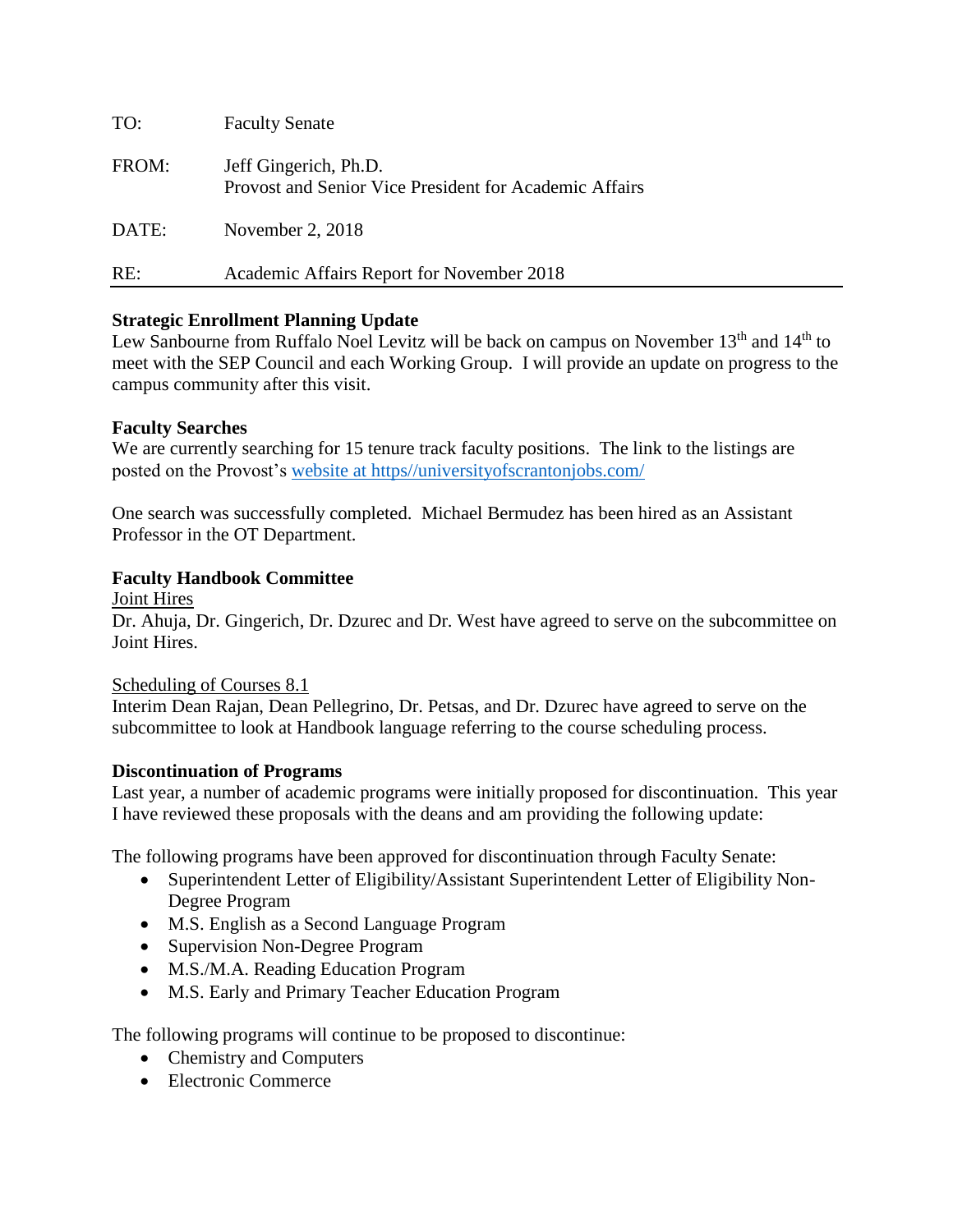We will not continue proposals at this time for discontinuation of the following programs:

- Women and Gender Studies major
- Clinical Chemistry (MS)
- Theology  $(MA)$  will re-evaluate in April 2020

In addition, I have had good discussions with the Faculty Senate Executive Committee about the process for program discontinuation and am drafting a revised process to present to Faculty Senate shortly.

# **Study Abroad/Global Initiatives**

Provost Strategic Fund Grant for faculty led development: A total of seven grants have been made with 4 faculty going in intersession and three in summer.

The number of students presently going abroad in intersession 2019 is 163. So far 45 students will go abroad in spring 2019, but we are still accepting applications.

# **International Studies and Scholarly Services**

Please consider attending the Open House on November 13, 2018 between 2-4 p.m. on the  $5<sup>th</sup>$ floor of O'Hara Hall to see the new office space for these programs:

> The Office of Research and Sponsored Programs The International Programs and Services The Graduate Academic/Student Services

## **Middle States Self Study**

The Middle States Self-study continues apace: co-chairs sent the Self-Study Report draft to the campus, have solicited comments from key campus groups and, in an October 31 Campus Feedback Session, from the entire campus. Thank you for your contributions to this process. The draft has been sent to the Team Chair, who will respond to it as part of his Preliminary Visit, when he is also meeting with the Faculty Senate Executive Committee and other representatives from the faculty. The University will bring the full Report to the Board of Trustees this month and, after final editing, will submit it to Middle States in early January, along with supporting documentation (at this point, more than 1000 documents). We are pleased with the work of more than 80 faculty, staff, and administrators throughout the process to date, and look forward to the full team visit, March 3-6, 2019.

## **Office of Educational Assessment (OEA)**

The 2019 Intersession Assessment Institute will take place in January. The Institute offers a series of workshops designed to provide guidance to faculty and others involved in assessing student learning. Open to faculty of all disciplines, the Institute provides educators with the opportunity to learn from their colleagues in a supportive environment.

Over the last three years we have investigated a number of assessment platforms. We conducted reference checks and limited testing environments in collaboration with CTLE and IT. We considered faculty and student feedback from vendor demonstrations and choose Watermark. We have begun a targeted rollout of Via and Aqua tools by Watermark. This fall several PCPS programs have begun to integrate Via into their assessment processes. The OEA has already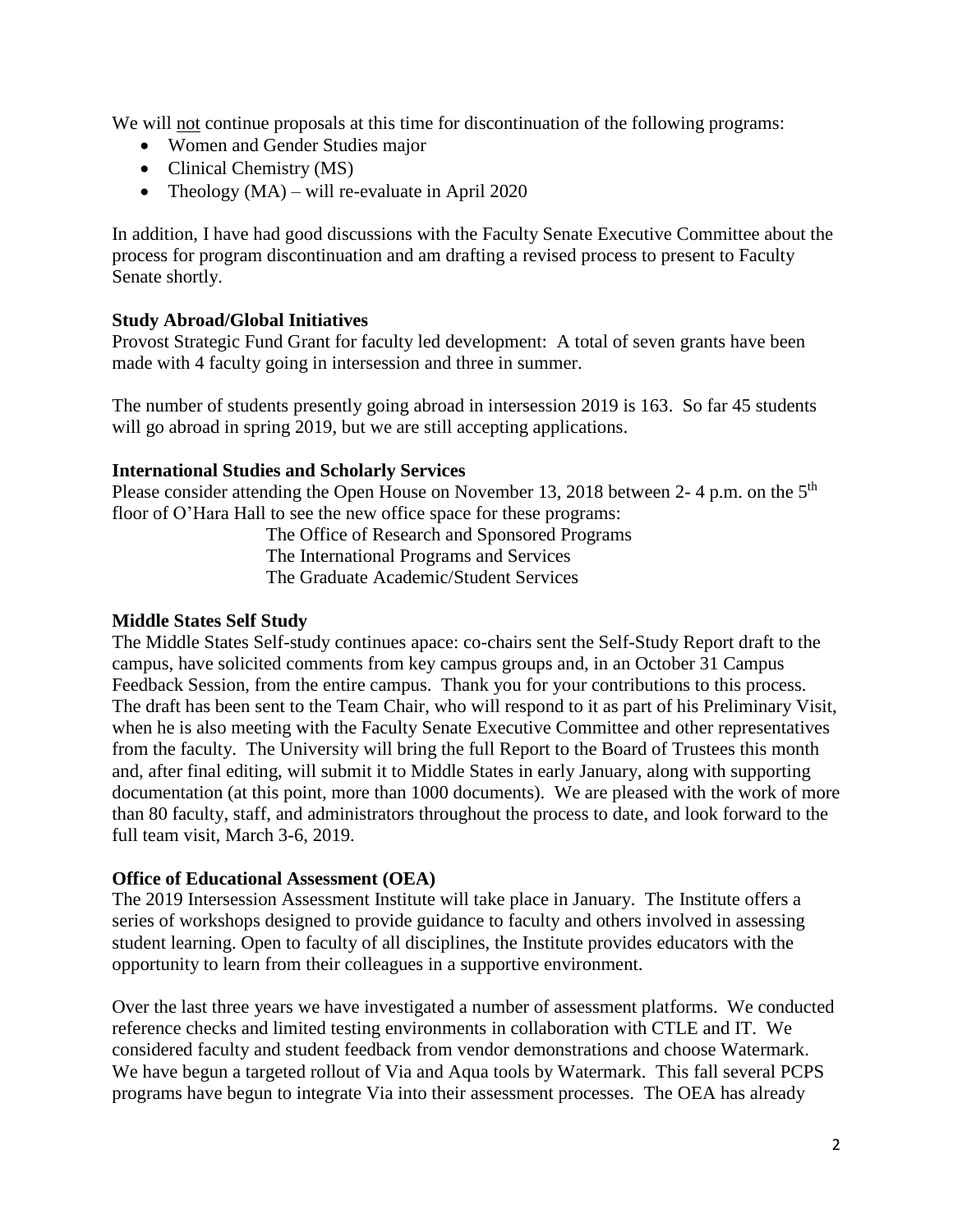used Aqua for coordinated assessments and is implementing it again this fall for a project in FYS. The OEA would welcome the opportunity to demonstrate the capabilities of these platforms to any programs that are interested in ways to streamline their assessment processes.

## **Fulbright Update**

I am pleased to inform you that five individuals have submitted applications for Fulbright Scholarships. In November and December, the National Screening Committee of the Institute of International Education will review the applications and make recommendations as to the national semifinalist for awards. The applications of the semi-finalists will then be transmitted to the host countries, where the final decisions will be made in late Spring.

| Thomas McGinley          | <b>Business</b>         | Finland  | Marketing                     |
|--------------------------|-------------------------|----------|-------------------------------|
| <b>Everett Minchew</b>   | <b>Teaching ESL</b>     | Malaysia | <b>Exercise Science</b>       |
| Elizabeth Polishan ('17) | <b>Creative Writing</b> | Ireland  | English & Philosophy          |
| Laura Romanovich ('18)   | <b>Biology</b>          | Malaysia | Biology & Philosophy          |
| Kelsey Rosa              | <b>Teaching ESL</b>     | Spain    | Int'l Lang-Business (Spanish) |

#### **College Updates**

*College of Arts and Sciences*

• The University of Scranton Speech Team members attended the second Southern-Northern Atlantic Forensics Union (SNAFU) Tournament at Seton Hall University.

The participants were:

 Shaye Santos (Neuroscience Major) Juliet Baldassarri (Occupational Therapy Major) Kasidy Leggin (Physiology)

Juliet and Kasidy brought home a fourth place medal for their dramatic duo interpretation and Juliet brought home a third place medal in poetry interpretation.

 The University will host the next Jesuit Universities Humanitarian Action Network JUHAN Student Leadership Conference in June 2019. JUHAN was established to improve how Jesuit Universities respond to humanitarian crises in the US and through the world. Its principal focus is undergraduate education that seeks to advance humanitarian study and professional practice in the field of humanitarian action.

#### *Weinberg Memorial Library*

 Edward Leahy'68, H'01 donated an 1894-1897 nursing student notebook written by Ella V. Wilderson from her time at Boston City Hospital. Wilderson became principal of the nurse training school at the Woman's Hospital New York City. The notebook was donated to Special Collections when Mr. Leahy made his gift to the nursing school. The notebook is being digitized and will be made available both online and in Special Collections.